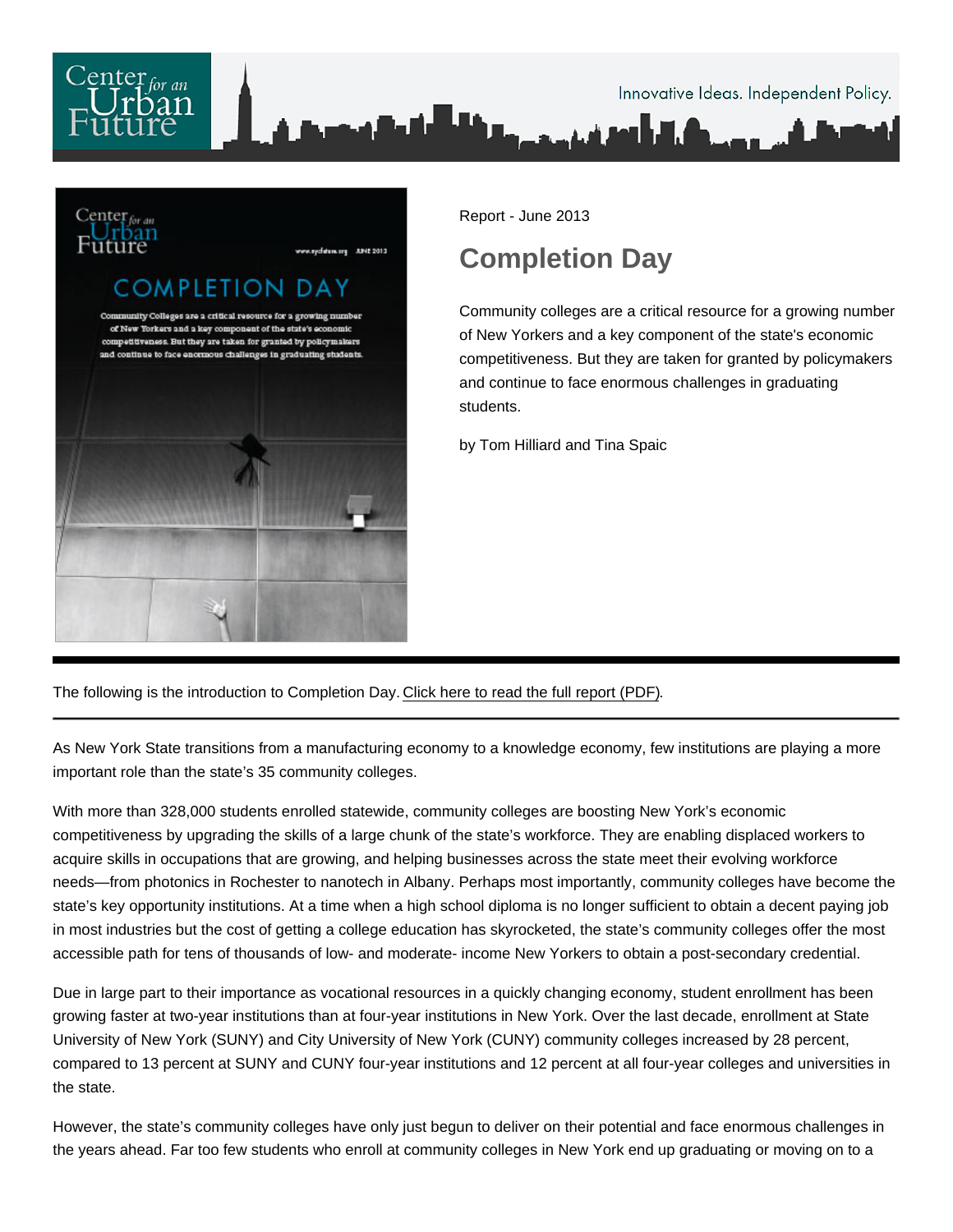four-year institution. Statewide, only 35 percent of full-time students who enroll in community college courses obtain an associate or bachelor's degree after six years. And in New York City, where a much higher percentage of students qualify as low-income, the six-year graduation rate is just 29 percent. While some schools do better than others at graduating students, every community college in the state has a six-year graduation rate below 50 percent.

Community college students fail to graduate for a number of reasons. Although more New Yorkers are choosing to enroll in community colleges, many are unprepared for college level work. Fifty percent of students across the state—and 79 percent in New York City—need remedial work before they can begin on a more specialized career track. Moreover, even as enrollment has increased, state funding has declined by 29 percent over the last decade, leading to higher tuition costs and a larger financial burden for many students of moderate means.

Raising community college graduation rates will be an enormous challenge for both academic leaders and state policymakers, but doing so is clearly worth the investment. As we demonstrate in this report, higher graduation rates would not only provide growing industries with the workers they need to remain competitive, it would dramatically increase the earning potential of thousands of New Yorkers, leading to both increased regional GDP and government revenue. We estimate that increasing graduation rates by just 10 percentage points would provide a \$150 million one-year boost to the state economy; a \$41 million increase in the annual incomes of those who graduate; a \$32 million increase in economic activity as those higher earning graduates spend more on goods and services; and \$44 million in taxpayer investments going toward graduates rather than dropouts.

Over the next decade, the combined value of raising community college graduation rates from 35 percent to 45 percent would be \$1.5 billion, over two decades \$3 billion, and over three decades \$4.5 billion.

> Image not readable or empty </images/uploads/Completion-Day-Info.png>

This report details the increasing importance of community colleges to New York State's economy and documents why raising graduation rates at the state's community colleges by even a small amount would result in significant benefits to the state's employers, young adults and the working poor. A follow-up to our 2011 [Mobility Makers](http://nycfuture.org/research/publications/mobility-makers) study, which focused on the importance of improving the graduation rate at the six community colleges in New York City, this report details graduation rates for all 35 community colleges statewide and focuses mainly on SUNY community colleges across the state. Funded by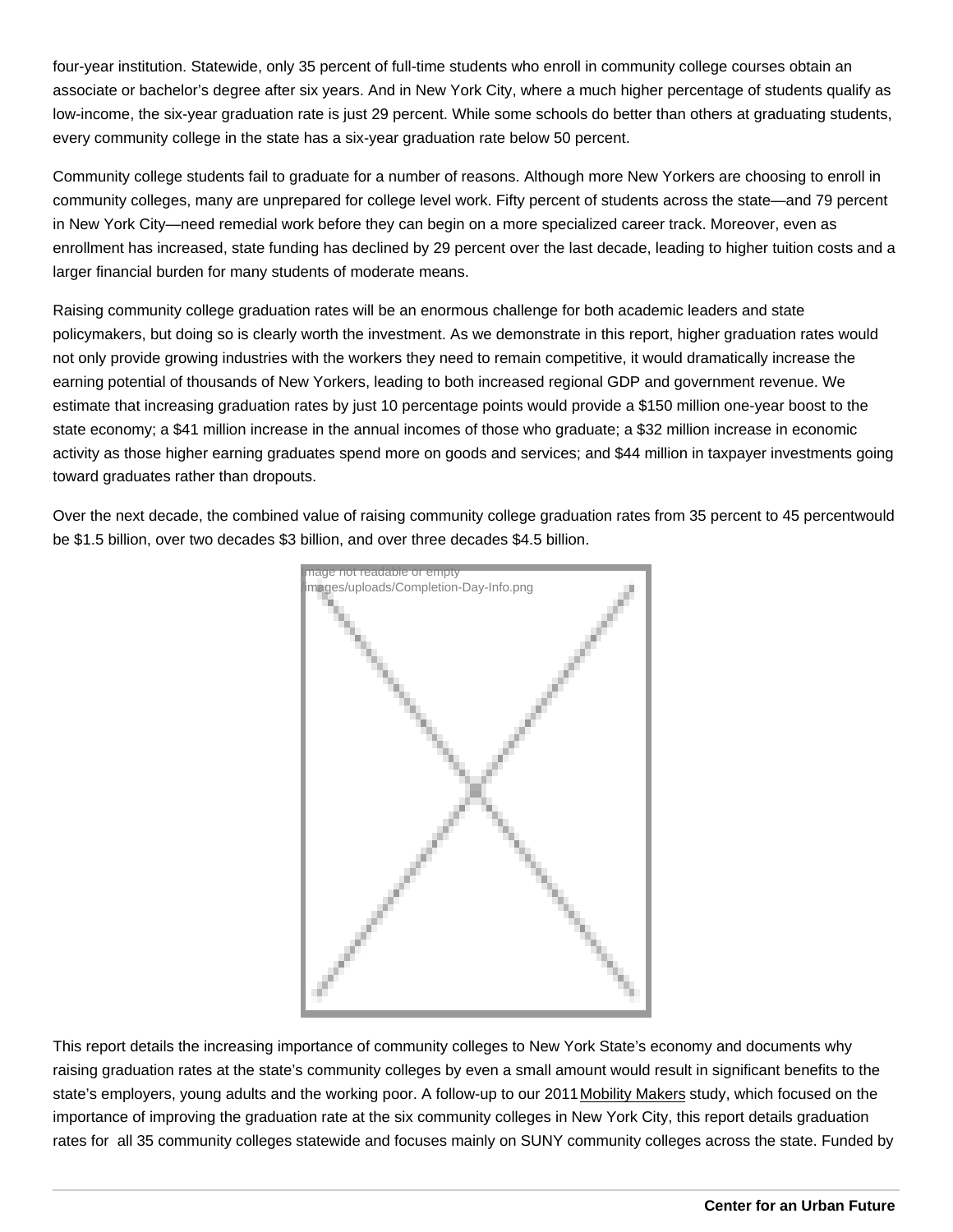the Working Poor Families Project—a national initiative supported by the Annie E. Casey, Ford, Joyce and Kresge Foundations, which partners with nonprofit organizations to strengthen economic conditions and state policies affecting working families—the report is based on extensive data analysis and more than two dozen interviews with community college leaders, education experts and employers from nearly every region around the state.

Low graduation rates have been a chronic affliction of community colleges in New York and nationwide, stemming in part from their open access mission to accept all students regardless of test scores or high school GPA. But as the economy continues to put a premium on postsecondary credentials, even for traditionally low-tier positions, the lack of progress in raising those rates is posing larger and larger problems. The jobs that community college graduates fill are not only projected to grow significantly in the coming decade; they are in industries that are pivotal to the state's economic future, including advanced manufacturing, technology, health care, and high-end services such as finance and law.

Many of the employment experts we spoke to during our research for this report told us that postsecondary credentials are becoming increasingly important for the vast majority of middle skill jobs. "The number of our employees who have at least an associate's degree has grown over the past decade" says Chris Sansone, the production manager at the Keller Technology Corporation, a high-tech manufacturer in Buffalo. "Depending on the job, I expect there will be a two-year degree minimum in the next five years or so."

Employers also value occupational certificates and industry certifications which respond directly to employer demand. Erie Community College in Buffalo developed a one-year certification program in Computer Numeric Control (CNC) to support employer needs in the region's growing advanced manufacturing sector. According to Sansone, all of Keller Technology's precision machinists are now required to go through the program.

"The jobs filled by community college students are very important [for our local economy]," says Mark Peterson, president and CEO of Greater Rochester Enterprise, a business group. "At least 50 percent of the new jobs in Rochester will require some type of degree beyond high school."

Community colleges prepare residents for higher skilled jobs in the knowledge economy in a variety of ways. They offer twoyear degrees and certificates in specific career skills, ranging from nursing to welding; serve as a workforce development resource by providing customized training courses for local industry; offer a low-cost starting point for people who plan to move on to a four-year college; and offer programs in high school equivalency, adult literacy and English as a second language. Community colleges are critical for working adults who need to upgrade or retool their skills. The rapid spread of technology and outsourcing has resulted in the dislocation of millions of adults across the state, and community colleges train these dislocated adults for new occupations in growing industries.

More than any other educational provider, community colleges serve the needs of their regional economies and have proven themselves adept at responding to changing economic conditions with new professional degree and certification programs. For example, Monroe Community College is the only two-year institution in the nation that offers a degree in optical systems technology and regularly places its graduates at local firms, including Xerox, Bausch and Lomb, Corning and Kodak. More recently, Hudson Valley Community College in Troy built a high-tech outpost near the new GlobalFoundries semiconductor plant in order to prepare students for the anticipated 1,400 new jobs there.

Outside of New York City, where it is harder to attract talent from other regions of the country or globe, preparing local residents for higher-skilled jobs in local industries could mean the difference between economic revival and continued decline. Businesses need to have a competitive workforce if they are going to be competitive themselves, and economic research has shown that more education can lead to an exponential rise in productivity, since the person who has acquired the extra learning and skills is not the only one who benefits—their co-workers and collaborators do as well.

"If you look at the numbers," says Randall Wolken, president of The Manufacturers Association of Central New York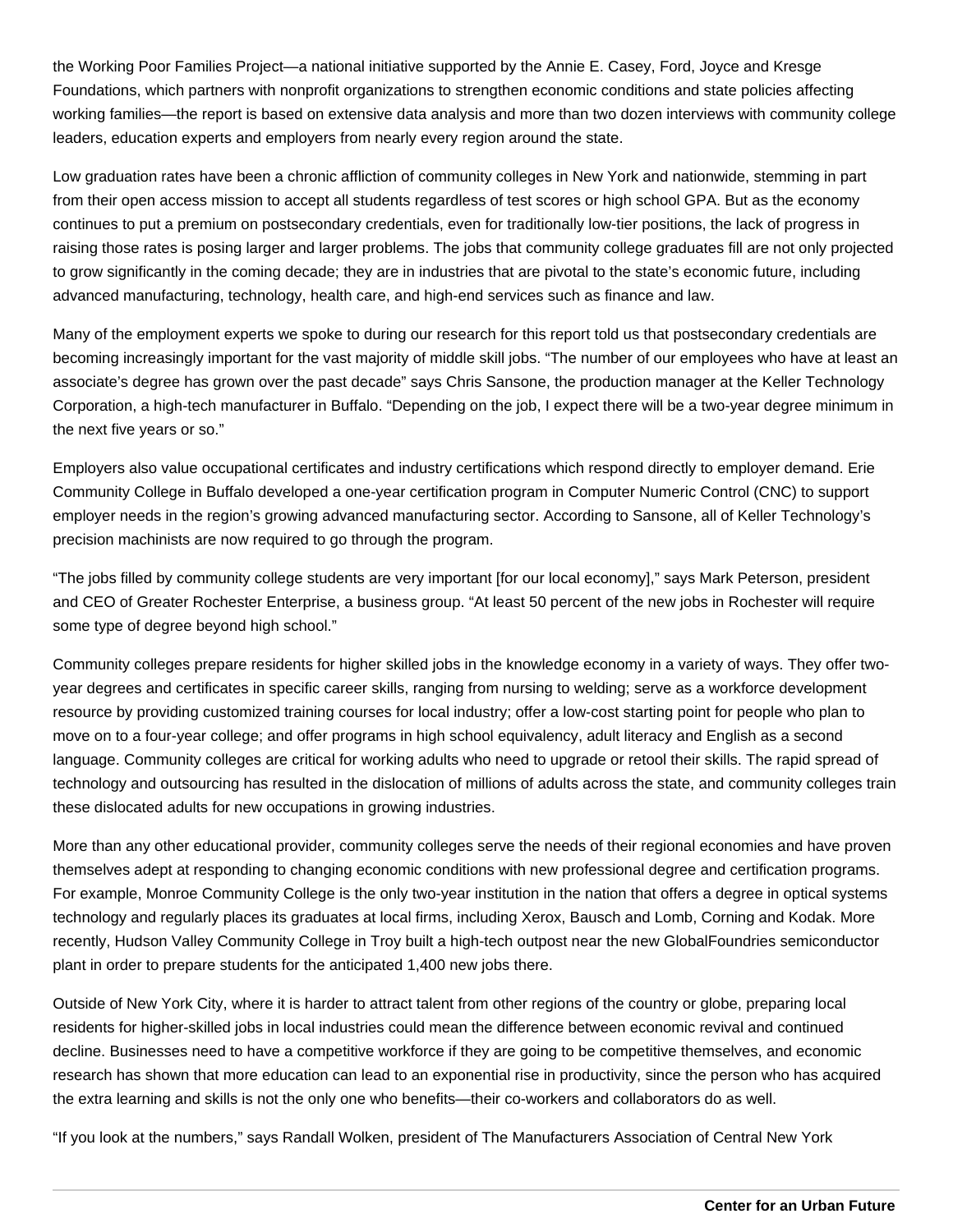(MACNY), "people just do better when they have been certified in skills, and employers feel more comfortable hiring them, even if it is at the basic skill level and they have to stack on additional skills."

Their increase in earning power is also significant. According to the New York State Department of Labor, an individual who earns an associate degree will make an average of 18 percent more per year than someone with a high school diploma. Moreover, a significant number of community college students go on to earn a bachelor's degree, and these individuals earn an average of 73 percent more than those with a high school diploma. Full-time workers with only a high school diploma could increase their median salary by \$3,540 annually if they attend college but don't earn a degree and by \$6,100 annually if they earn an associate degree. An adult who attends college but does not complete is therefore giving up nearly \$3,000 a year in additional income. These figures are actually significantly understated since they don't take into account pay raise patterns or other incidental benefits such as increased job satisfaction and improved health.

CUNY and SUNY community colleges are already meeting many local employment needs, but with hundreds of thousands of New Yorkers in low-wage jobs, at the same time that many employers are complaining about their inability to find suitably skilled job applicants, the need to graduate more community college students is obvious. Our analysis finds that of the 42,000 students who enrolled at community colleges statewide in 2002, only 15,000 graduated six years later with a degree, 26 percent with an associate degree and 9 percent with a bachelor's degree. Five percent were still enrolled, and the other 60 percent had either dropped out or transferred out of the system where their outcomes could not be tracked.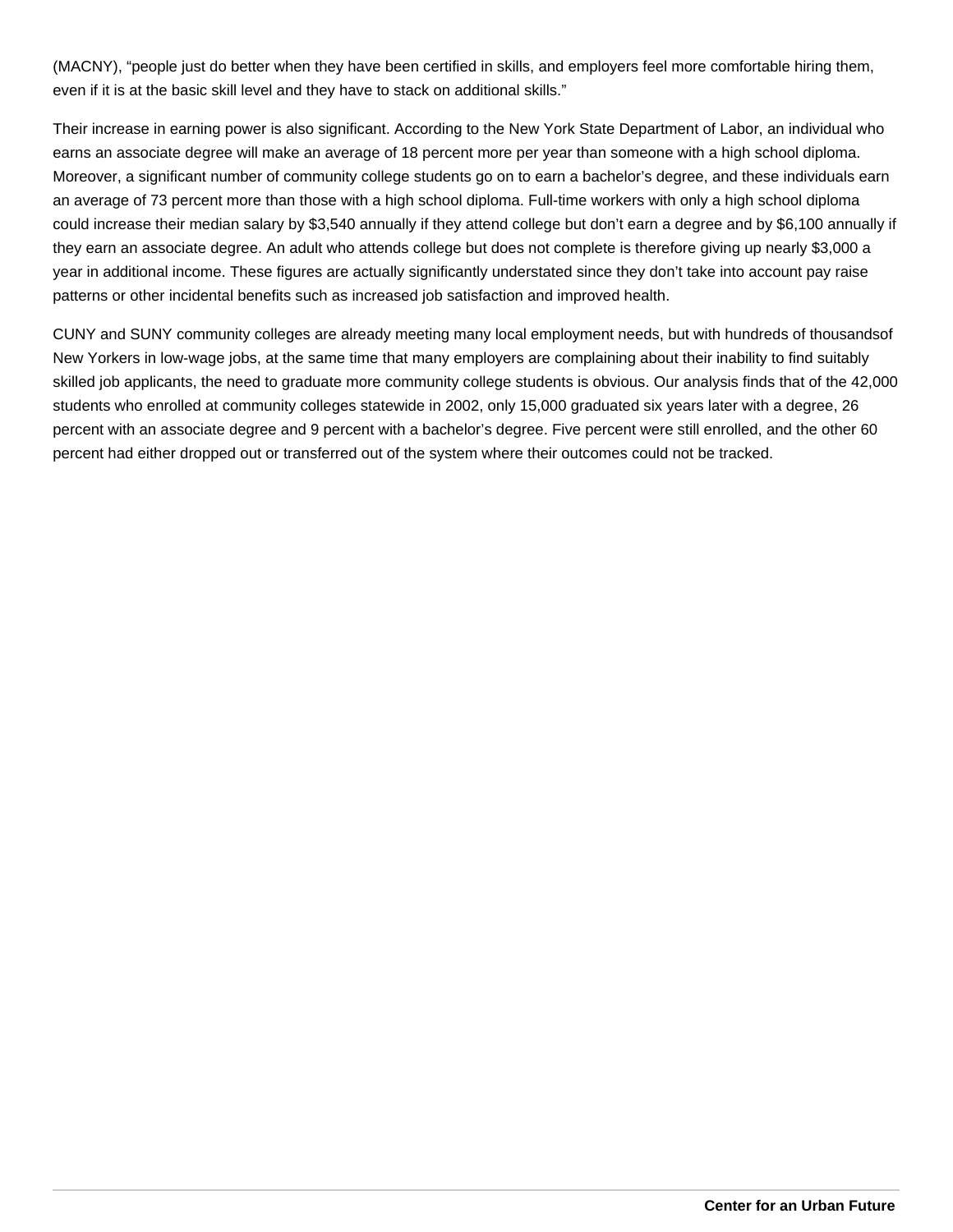

Outcomes at SUNY community colleges were substantially better than at CUNY. The average graduation rate at SUNY institutions was 37 percent, compared to 29 percent at CUNY. The two systems were fairly similar in connecting students to four-year colleges where they could earn bachelor's degrees, but SUNY was about 30 percent more effective in graduating students with associate degrees.

| Avg Grad Rate<br>Avg Low-Income<br>Avg Pop               | <b>Avg Minority</b> | Avg Remedial<br>Avg Adult |
|----------------------------------------------------------|---------------------|---------------------------|
| Top 5 schools<br>38%<br>45%<br>722<br>by graduation rate | 19%                 | 52%<br>33%                |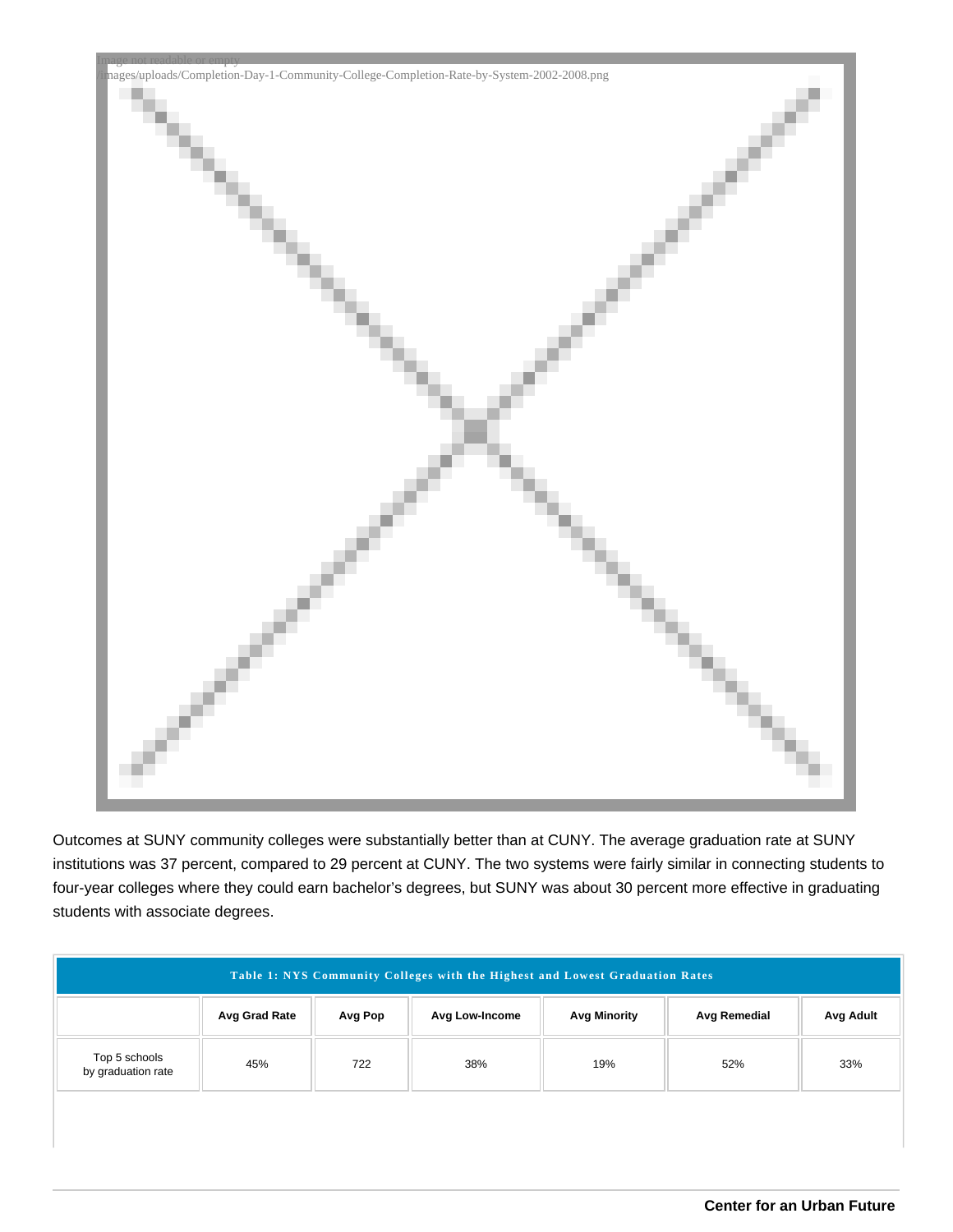| Bottom 5 schools<br>by graduation rate | 24% | ,248 | 54% | 80% | 65% | 39% |
|----------------------------------------|-----|------|-----|-----|-----|-----|
|----------------------------------------|-----|------|-----|-----|-----|-----|

Individually, the top and bottom performing schools seemed to diverge in a number of important ways. The top five community colleges in the cohort—Jefferson, Niagara County, Finger Lakes, Jamestown and Cayuga—had an average graduation rate of 45 percent, while the bottom five—Borough of Manhattan, Westchester, Bronx, Sullivan and Hostos—had an average rate of just 24 percent. As Table 1 shows, the top performing schools had smaller student bodies on average and were all located in upstate regions, while the bottom performing schools were larger and were all located in downstate areas. To a striking degree, demographics and income level were both strong predictors of graduation success. The 2002 cohort at the top five schools consisted of 38 percent low-income students and 19 percent minority students. The bottom five schools had 54 percent low-income students and 80 percent minority students.

Statewide, the student bodies of the top performing schools tended to be overwhelmingly white, reflecting the demographics of their communities, and better off economically than those in lower-performing schools (though the vast majority of students even at these schools come from moderate income families). For example, the top five schools all had fewer than 30 percent minority students while the bottom five schools all had more than 50 percent. Out of 20 schools with above average graduation rates, none had a student body with more than a third minority students, and only five out of 20 had low-income student populations that were even close to 50 percent, namely Jamestown, Fulton-Montgomery, Herkimer, Mohawk Valley and Tompkins Cortland.

Colleges with low graduation rates were more likely to have a large share of entering freshmen placed into remedial courses. Interestingly, however, the reverse is not necessarily true: colleges with high graduation rates had an average share of remedial students, not a low share. In addition, colleges with higher graduation rates had a smaller share of adult students (defined here as ages 25-49), who are more likely to have work and family obligations than recent high school graduates.

Nationally, several other large states do a much better job of moving community college students toward graduation than New York. According to Complete College America, 39 percent of students at community colleges in New York either graduate with an associate degree or transfer to a four-year institution for a bachelor's within three years of matriculating, compared to 52 percent of students in Florida, 50 percent in Wisconsin, and 48 percent in Illinois. Washington and Minnesota also do much better by this metric.

In addition to the economic costs, high dropout rates exact a large toll on the public purse. Considering both operating aid and student tuition assistance, we estimate that each community college dropout in New York costs the municipal, state and federal governments over \$10,400. Overall, the dropouts in the 2002 cohort cost \$260 million in taxpayer subsidies.



Thus, increasing the number of community college graduates even by just a little bit would provide significant material benefits to employers, individuals, local economies, and taxpayers. On the basis of the 2002 cohort, we calculate that the value of increasing graduation rates in New York State from 35 to 45 percent would result in: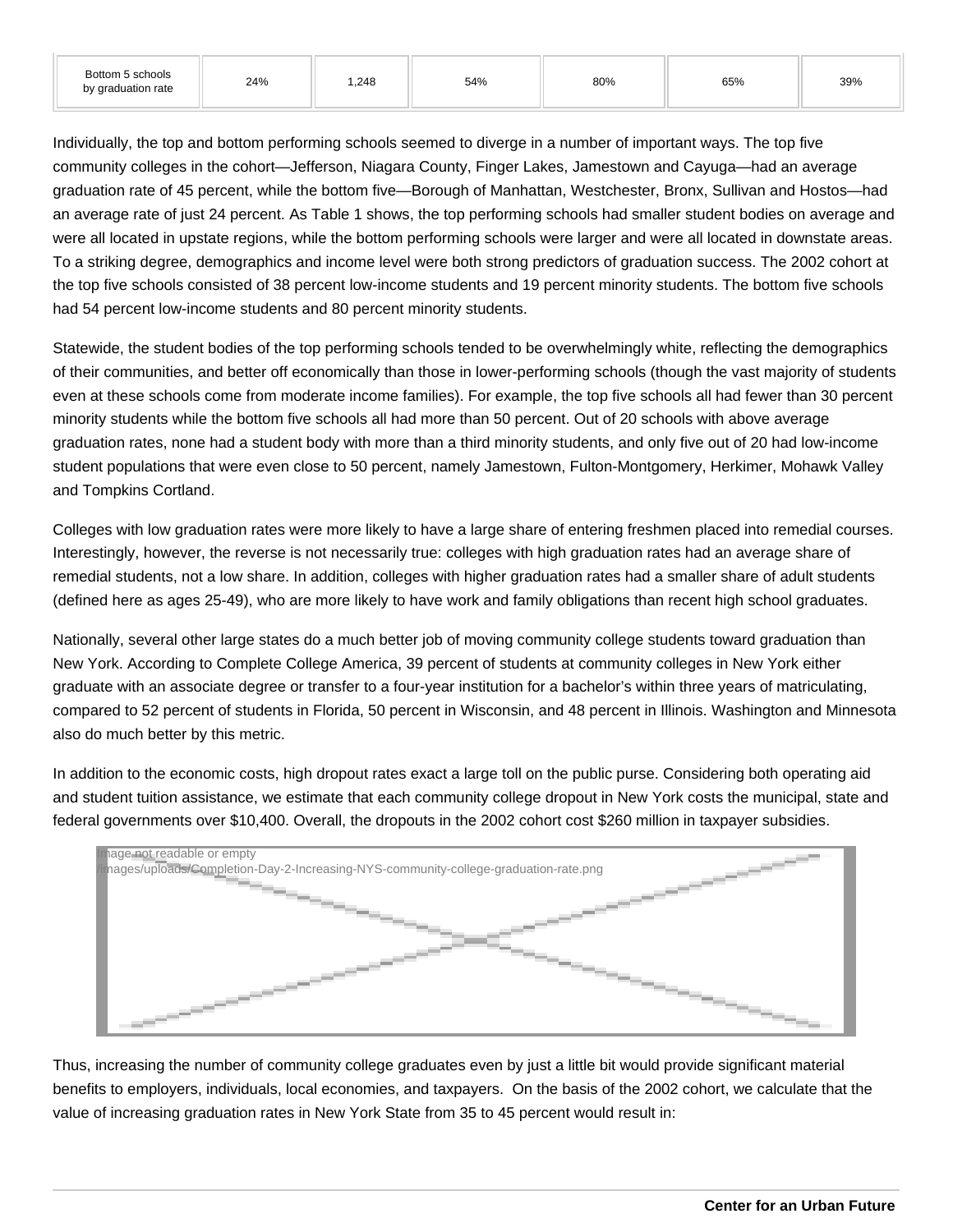- \$29 million more in increased annual earnings.
- \$23 million more in economic activity.
- \$6 million more in federal and state income tax receipts.
- \$44 million in tax payer contributions in the form of base operating aid, Pell and TAP Grants going towards community college graduates rather than dropouts.
- 4,205 more skilled and educated employees with credentials to fill local employer needs.

However, while the need to increase graduation rates at community colleges across the state is clear, there is no silverbullet. The causes of dropout are diverse, and strategies to keep students on track to graduation must not come at the cost of weakening academic rigor or compromising the open access mission. In addition, strategies to address student dropout must accommodate the autonomy of community colleges in the SUNY system. Unlike CUNY, SUNY's twenty-nine community colleges are self-governed, and their presidents are appointed by local boards. SUNY is trying to create a more cohesive system for all of its institutions, but institutional autonomy will continue to be highly valued and defended.

Despite the diversity, community colleges across the state also face common drivers for dropout, even in very different communities. The lack of basic literacy and numeracy and preparation in Science, Technology, Engineering and Math (STEM) disciplines among entering students are major concerns across the state, but so are rising tuition costs and social issues. Many community college students are the first members of their family to attend college and are easily confused by its unfamiliar culture. Others struggle to balance the demands of work and family with their classes and study, and many older students need to brush up on subjects that have gathered dust since high school graduation.

Boosting student success at New York's community colleges will not be simple or easy. But it can be done. We know this because it is happening in other states. Crucially, however, change will require New York State government to take ownership of the issue. The first step New York State needs to take is simply to acknowledge the problem, and forthrightly commit to solving it. The Governor, Legislature, and Board of Regents should publicly identify community college completion as a top state priority. This will send the message to agency managers, employers and leaders at SUNY and CUNY that they should step forward and take action.

Next, Governor Cuomo and the Board of Regents should develop institutional capacity to assist community colleges in boosting success in every phase of their students' college experience: from pre-collegiate preparation to graduation and first employment. New York benefits from having public institutions that are accountable to their local elected officials. But those institutions need to be accountable as well to the expressed priorities of state leaders.

Finally, New York needs to build new capacity for raising community college completion rates. It can accomplish this in several ways: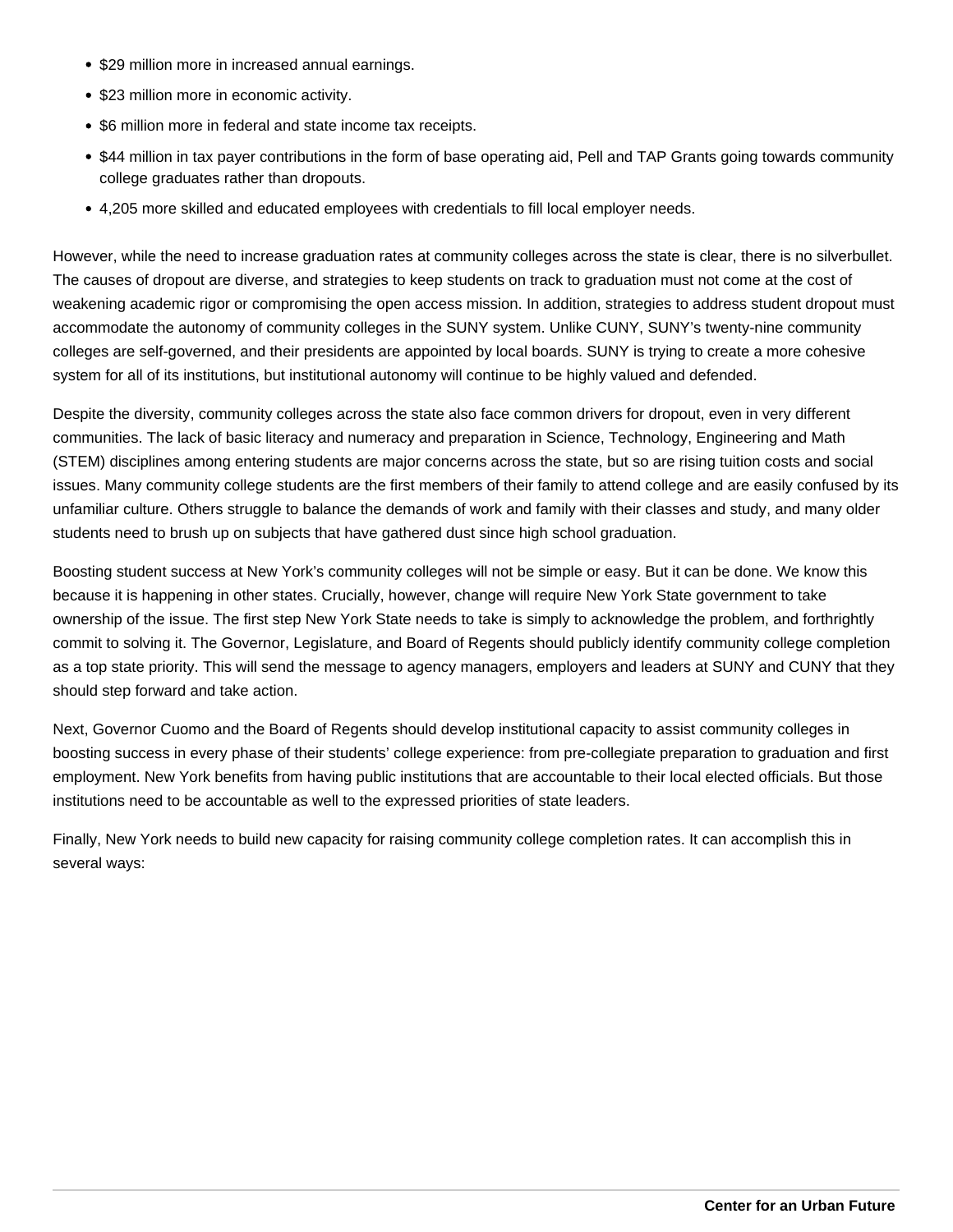- A competitive grant program for community colleges to try evidence-based innovations around student success, learning from established programs like Achieving the Dream and Pathways to Completion;
- A web-based student success dashboard similar to that recently launched by the California Community Colleges system, which provides not only overall completion rates, but also completion rates for low-income, remedial, older and minority students;
- A Student Success Center, similar to foundation-funded institutes in Michigan and Arkansas, that builds the evidence base on what completion strategies work, disseminates that evidence to policymakers and frontline providers, and convenes faculty and administrators for professional development around student success, open access and academic rigor.
- Expansion of the Tuition Assistance Program to support low-income students who are now partially or fully excluded, including DREAMers, part-time students, foster youth and single adults.

Without a doubt, policymakers are starting to understand the important role that community colleges play across the state, and the economic toll of low-graduation rates has been specifically acknowledged by Governor Cuomo and other political leaders. In the 2013-14 budget, the Governor and Legislature agreed to create the Next Generation Job Linkage Program Incentive Fund, which will disburse \$5 million to community colleges "based on measures of student success." Earlier this year, Governor Cuomo also announced a plan to establish 10 new schools around the state modeled on Brooklyn's Pathways in Technology Early College High School (P-TECH), an innovative partnership with IBM where students stay for six years and leave with an associate degree and hands-on experience in the working world.

Still, far too little has been done to tackle this enormous problem. Remarkably, while enrollment has climbed dramatically over the last decade, state funding has actually dropped. From the 2001-02 academic year to the 2011-12 academic year, state funding per student, in inflation-adjusted terms, dropped by 29 percent. Community colleges were forced to raise tuition by almost \$1,500, a burden for which modest increases in need-based financial aid only partially compensated. The end result is a poorer community college system in which the largest funder is no longer the state, but the students themselves.

This is an enormous lost opportunity for New York. The future of the state's economy rests on its skilled workforce, and that workforce is now being forged in the state's 35 community colleges.

| Table 2: 6-year Graduation Rates for New York State's 35 Community Colleges |                                 |                    |                          |                           |  |
|-----------------------------------------------------------------------------|---------------------------------|--------------------|--------------------------|---------------------------|--|
| College                                                                     | <b>Cohort Entered Fall 2002</b> | <b>All Degrees</b> | <b>Associate Degrees</b> | <b>Bachelor's Degrees</b> |  |
| <b>Community Colleges</b>                                                   | 42,045                          | 14,902             | 10,990                   | 3,912                     |  |
| Jefferson (SUNY)                                                            | 592                             | 46%                | 29%                      | 17%                       |  |
| Niagara County (SUNY)                                                       | 913                             | 45%                | 33%                      | 13%                       |  |
| Finger Lakes (SUNY)                                                         | 790                             | 44%                | 34%                      | 10%                       |  |
| Jamestown (SUNY)                                                            | 779                             | 44%                | 29%                      | 15%                       |  |
| Cayuga County (SUNY)                                                        | 536                             | 43%                | 34%                      | 10%                       |  |
| Columbia-Greene (SUNY)                                                      | 215                             | 43%                | 34%                      | 8%                        |  |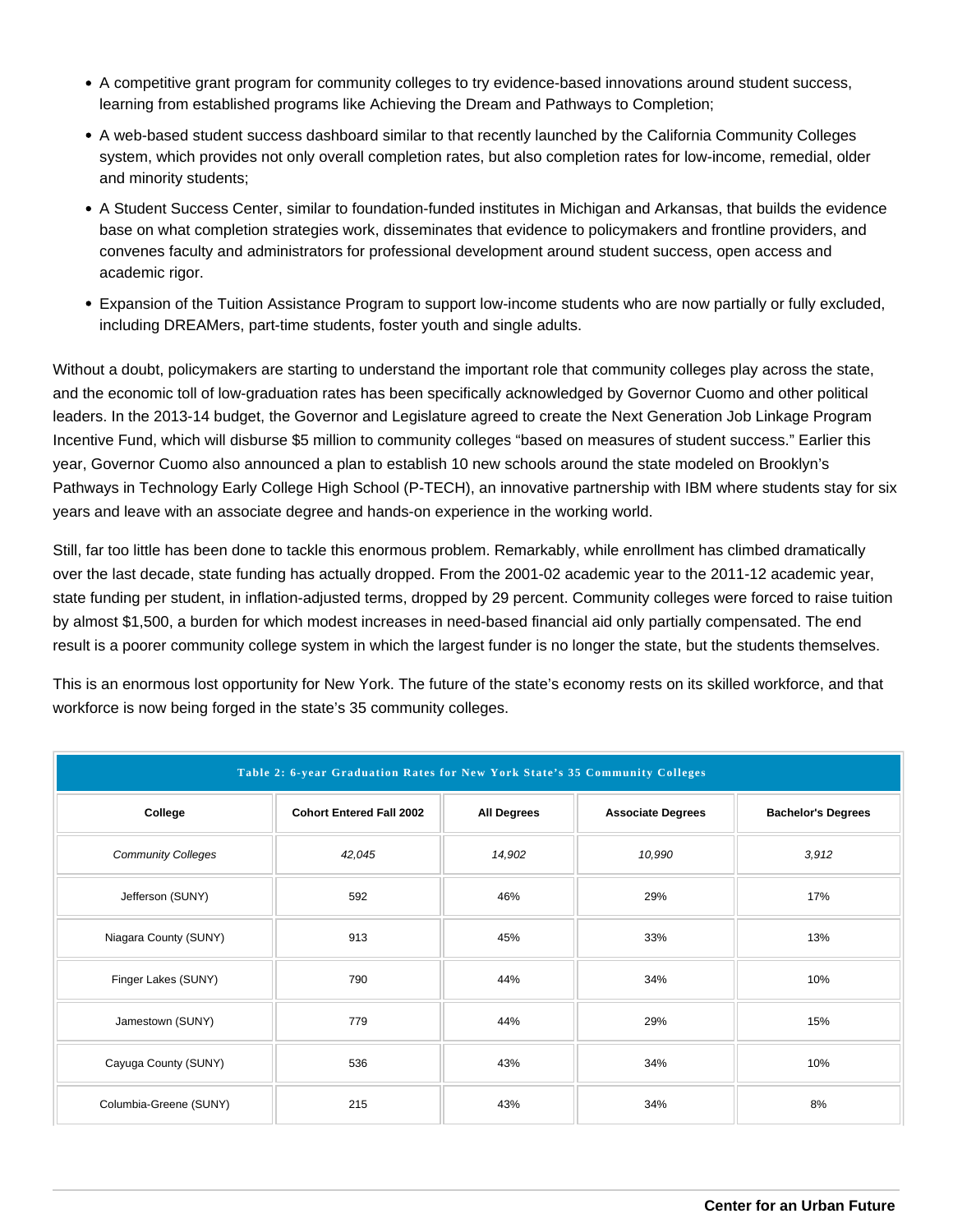| Broome (SUNY)               | 1,330 | 42% | 25% | 17%   |
|-----------------------------|-------|-----|-----|-------|
| Fulton-Montgomery (SUNY)    | 427   | 42% | 30% | 13%   |
| Monroe (SUNY)               | 2,733 | 42% | 31% | 11%   |
| North Country (SUNY)        | 272   | 41% | 32% | $9\%$ |
| Herkimer County (SUNY)      | 819   | 40% | 30% | 10%   |
| Adirondack (SUNY)           | 662   | 39% | 28% | 11%   |
| Clinton (SUNY)              | 336   | 39% | 26% | 12%   |
| Hudson Valley (SUNY)        | 2,364 | 39% | 29% | 10%   |
| Kingsborough (CUNY)         | 1,776 | 39% | 28% | 10%   |
| Erie (SUNY)                 | 2,140 | 38% | 27% | 11%   |
| Mohawk Valley (SUNY)        | 1,320 | 37% | 25% | 13%   |
| Nassau (SUNY)               | 4,042 | 37% | 30% | 7%    |
| Dutchess (SUNY)             | 940   | 36% | 26% | 10%   |
| Genesee (SUNY)              | 595   | 36% | 25% | 10%   |
| Corning (SUNY)              | 645   | 35% | 29% | 7%    |
| Tompkins Cortland (SUNY)    | 584   | 35% | 24% | 11%   |
| Onondaga (SUNY)             | 963   | 34% | 24% | 11%   |
| Rockland (SUNY)             | 1,069 | 34% | 25% | $9\%$ |
| Schenectady County (SUNY)   | 403   | 34% | 29% | $5\%$ |
| Suffolk County (SUNY)       | 3,385 | 34% | 27% | $6\%$ |
| Ulster County (SUNY)        | 443   | 33% | 21% | 12%   |
| Queensborough (CUNY)        | 1,833 | 30% | 19% | 11%   |
| LaGuardia (CUNY)            | 1,902 | 29% | 21% | $8\%$ |
| Orange County (SUNY)        | 995   | 28% | 21% | $7\%$ |
| Borough of Manhattan (CUNY) | 2,775 | 27% | 20% | $7\%$ |
| Westchester (SUNY)          | 1,493 | 27% | 22% | $4\%$ |